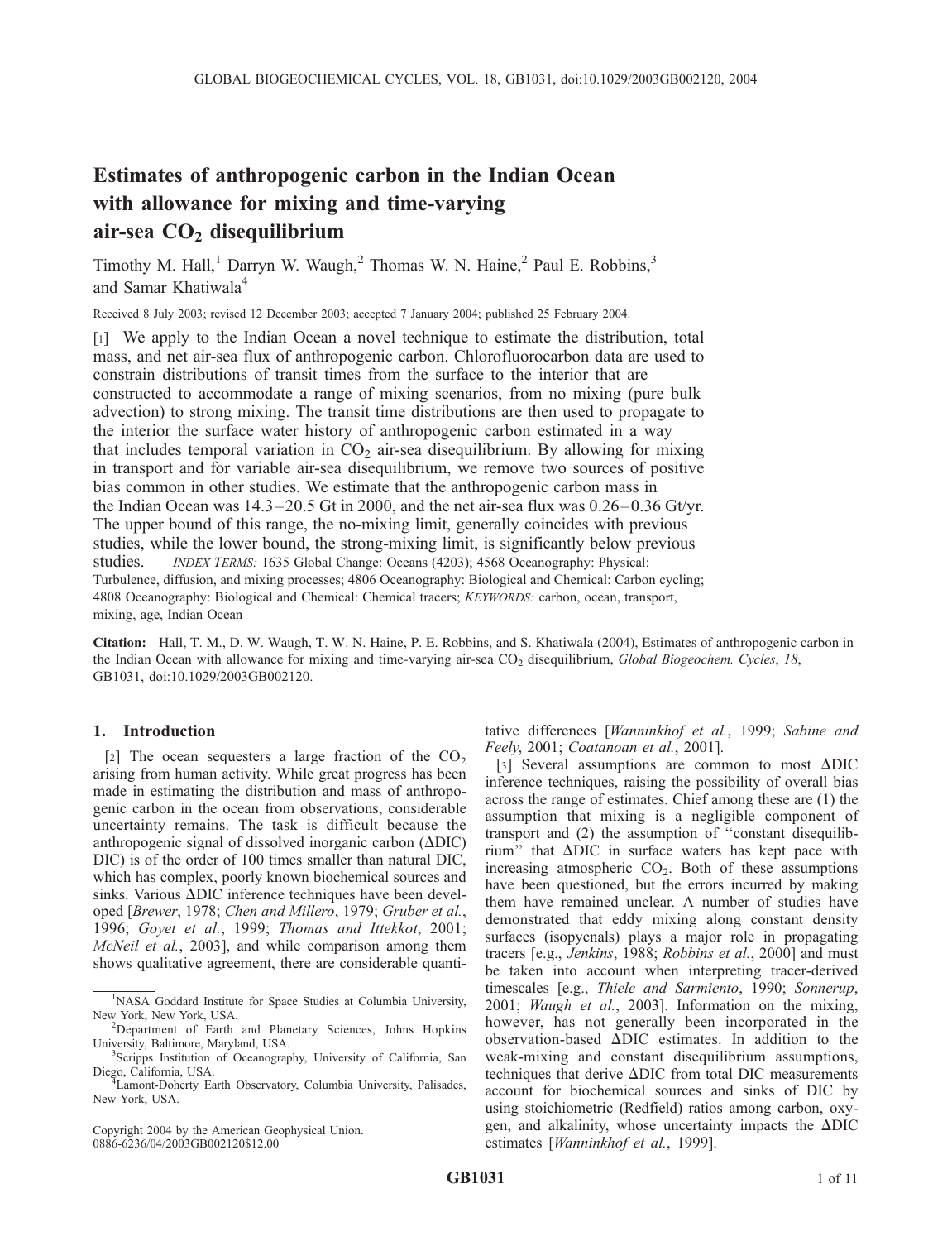[4] In this study we apply to the Indian Ocean a technique that avoids these assumptions. As in other studies we exploit the fact that  $\Delta$ DIC is well approximated as a passive, inert tracer transported by a steady state circulation on surfaces of constant density (isopycnals) in response to anthropogenic forcing in surface waters. Unlike other studies we relate interior  $\Delta$ DIC to the  $\Delta$ DIC history at the surface in a way that explicitly allows for mixing. CFC-12 data are used to constrain distributions of transit times from the surface to the interior that are designed to accommodate any proportion of diffusive mixing and bulk advection. The transit time distributions are then used to propagate to the interior the surface history of  $\Delta$ DIC estimated in a manner that allows for time-varying  $CO<sub>2</sub>$  disequilibrium. The assumptions of no mixing and constant disequilibrium both lead to positive bias. By removing them, we obtain a range of values for Indian Ocean mass and net air-sea flux of anthropogenic carbon, all of which are consistent with the CFC data. The upper limit of the range approximately coincides with previous studies, while the lower limit is roughly one third lower.

#### 2. Methodology

[5] We exploit the approximation, also made in other studies, that  $\Delta$ DIC penetrates the ocean as a passive, inert tracer. This is reasonable because, while the distribution of DIC itself is controlled by biology, upper ocean productivity is limited by nutrients, not carbon, and thus to first order the addition of anthropogenic carbon does not alter the rate of biological uptake and downward transport of carbon. Furthermore, as in other studies we assume the ocean circulation to be in steady state. McNeil et al. [2003] estimated from model studies that present-day secular change in the ocean circulation due to global warming alters carbon uptake by only  $\sim$ 1%. Decadal and shorter time variability in the interior ocean does not affect our analysis significantly because many decades of tracer signal are integrated [Hall et al., 2002]. However, annual and interannual variability of the outcrops of isopycnals causes uncertainty in estimating the histories of surface waters of  $\Delta$ DIC and CFC-12 (see section 3.2).

[6] We make use of the following relationship, valid for any passive, inert tracer transported by a steady state circulation in response to a uniform time-dependent surface forcing:

$$
c_V(t) = \int_0^\infty c_S(t - t') \mathcal{G}_V(t') dt',\tag{1}
$$

where  $c_S(t)$  is the tracer concentration assumed to be uniform on the surface region S and  $c_V$  is the concentration averaged over a volume V that includes S.  $\mathcal{G}_V(t)$  is the distribution of transit times since the water in  $V$  last made contact with S, where it was labeled by tracer [Beining and Roether, 1996; Haine and Hall, 2002]. The mean tracer concentration in the volume comprises all the past contributions on the surface, weighted by  $\mathcal{G}_V$ . The shape of  $\mathcal{G}_V(t)$ , determined by the nature of the transport, will be estimated in section 2.1 by CFC-12 observations and inversion of relationship (1).

[7] While relationship (1) can be generalized to include spatially varying tracer concentration on the surface [*Haine*] and Hall, 2002], uniform concentration on the surface is a good approximation in this application. The main thermocline of the Indian Ocean is ventilated predominantly from the south, through either winter subduction or mode water formation [Karstensen and Quadfasel, 2002], and anthropogenic tracers (or any air-sea flux anomaly) penetrate the upper ocean along isopycnals [Fine et al., 1981]. Thus we can apply relationship (1) separately to northward transport along each isopycnal in response to time-varying tracer concentrations at the southern outcrop. Finally, because temperature is the most important factor determining both the solubilities of the tracers we consider and the density of seawater, tracer concentrations are approximately uniform along the outcrops.

[8] We neglect sources of water from the Red Sea. The volume flux from these sources is only  $1-2\%$  of the southern source [Karstensen and Quadfasel, 2002; Bower et al., 2000], but because of the high temperature and salinity their fractional  $\Delta$ DIC contribution may be higher. (The solubility of DIC decreases with  $T$  and  $S$ , but  $\Delta$ DIC increases because of nonlinearities in DIC's dependence on  $T$ , S, alkalinity, and atmospheric  $CO<sub>2</sub>$ .) The error incurred by this neglect is estimated in section 3.2.

[9] Our analysis is performed separately on 15 isopycnals, the deepest of which ( $\sigma_0$  = 27.65) reaches an approximate depth of 1500 m in southern midlatitudes. We find that the contribution to the total inventory decreases rapidly with density, with  $\sigma_0 = 27.65$  containing less than 2% of the total  $\Delta$ DIC (compared with  $\sigma_0 = 26.7$ , which contains 17% of the total). We assume that deeper isopycnals contribute insignificantly. North of 35°S the Indian Ocean is defined by its bounding land masses, while to the south it includes the sector of the Southern Ocean between 20°E and 120°E. The volumes  $V$  in expression (1), over which the tracer concentrations are averaged, are defined vertically by the separation of adjacent isopycnals, to the south by the outcrop regions (surfaces S) of the isopycnals, and to the north by surfaces of constant concentration  $c$  of a specified tracer. A series of successively larger volumes is thereby defined as a function of c, the largest being the volume of the entire isopycnal slab. This formulation allows us to construct spatial distributions of  $\Delta$ DIC while at the same time enforcing certain global constraints (see section 2.1).

## 2.1. Constraining  $\mathcal{G}_V(t)$

[10] To apply relationship (1) to  $\Delta \text{DIC}$ , we need  $\mathcal{G}_V(t)$  and  $DIC<sub>S</sub>(t)$ , the history of  $ΔDIC$  at the surface.  $G<sub>V</sub>(t)$  is obtained by inverting relationship (1) using observations of another passive, inert tracer, CFC-12, that has no natural background and a well-known atmospheric history. CFC-12 data from the World Ocean Circulation Experiment (WOCE) Indian Ocean cruise lines of 1994–1996 have been objectively mapped onto the isopycnal surfaces, and these  $1^{\circ} \times 1^{\circ}$  gridded data are used in our analysis. The surface outcrops are taken to be the intersection of the isopycnal with the surface. An example is shown in Figure 1. CFC-12 concentrations are largest at the southern outcrop and decrease to the north. The deepest isopycnals considered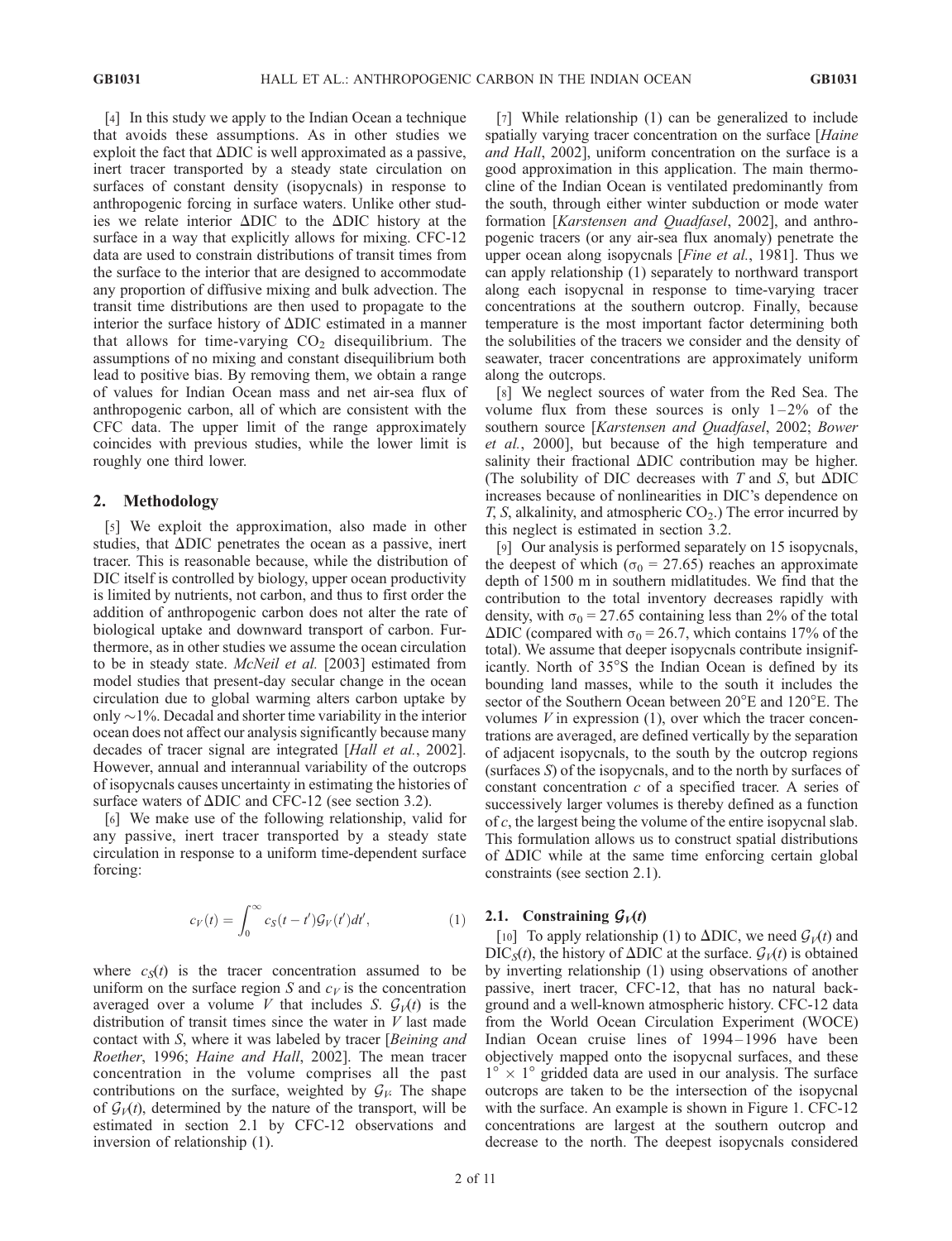

Figure 1. CFC-12 concentration (pmol/L) on the  $\sigma_0 = 26.7$ isopycnal. The crosses indicate the locations of World Ocean Circulation Experiment (WOCE) CFC-12 measurements from which the distributions are formed.

have negligible CFC-12 through much of the northern Indian Ocean. To obtain the surface history at the outcrops, CFC-12 $<sub>S</sub>(t)$ , we use the atmospheric history [Walker et al.,</sub> 2000] scaled to match the observed 1995 outcrop CFC-12 concentrations. In this way the degree of saturation at the outcrop is approximately included in CFC-12 $<sub>S</sub>(t)$ . However,</sub> there is considerable uncertainty in CFC-12 $<sub>S</sub>(t)$ , as the</sub> outcrop location and CFC-12 saturation vary seasonally and the observations are generally not taken at the time of subduction.

[11] We apply expression (1) to CFC-12 and invert parametrically for  $\mathcal{G}_V(t)$ . The following functional form of two parameters is assumed:

$$
\mathcal{G}_V(t) = \frac{1}{\sqrt{\pi P e \tau^2 t}} \left( e^{-P e t / 4\tau} - e^{-P e (\tau - t)^2 / 4\tau t} \right) + \frac{1}{2\tau} \left[ \text{erf}\left(\sqrt{\frac{Pe}{4\tau}}\right) + \text{erf}\left(\sqrt{\frac{Pe}{4\tau t}}(\tau - t)\right) \right],\tag{2}
$$

where  $\tau$  is a timescale equal to twice the mean transit time ("mean age") of all the fluid elements in V and  $Pe = UL/\kappa$  is the Peclet number, given a characteristic velocity scale U, length scale  $L$ , and diffusivity  $\kappa$ . Large  $Pe$  corresponds to weak mixing. We discuss and illustrate this functional form in Appendix A.

[12] A range of transport scenarios, from no mixing and rapid bulk advection to strong mixing and slow bulk advection, is consistent with the CFC-12 observations, and thus CFC-12 can, at most, constrain  $\mathcal{G}_V(t)$  to a family of functions. Figure 2a shows examples of  $\mathcal{G}_V(t)$  at different parameter values, all of which produce the same volumeaveraged concentration,  $CFC-12<sub>K</sub>$ , when combined with CFC-12 $<sub>S</sub>(t)$  via relationship (1). In the high-Pe limit (no</sub> mixing), water and tracer march unmixed from the outcrop to the volume edge. All transit times less than  $\tau$ , the time to reach the volume edge, are represented with equal mass proportion, and no tracer is found at transit times greater

than  $\tau$ . In the low-Pe limit (strong mixing),  $\mathcal{G}_V(t)$  heavily weights short transit times because of rapid recirculation with the surface but also has a long tail that extends well past  $\tau$  because of meandering pathways from the surface. An observation of CFC-12<sub>V</sub>, coupled with CFC-12<sub>S</sub>(t), constrains  $\tau$  and Pe to a locus of points (Figure 2b).

#### 2.2. Applying  $\mathcal{G}_V(t)$  to  $\Delta \text{DIC}$

[13] To obtain  $\Delta \text{DIC}_S(t)$ , we begin with (but subsequently relax) the widely made constant disequilibrium assumption



Figure 2. (a) Examples of  $\mathcal{G}_V(t)$  that give rise to identical CFC-12<sub>V</sub>. H is in the high Pe limit (Pe = 1000 and  $\tau$  = 35 years), I is intermediate ( $Pe = 1$  and  $\tau = 96$  years), and L is in the low Pe limit ( $Pe = 0.1$  and  $\tau = 630$  years). Two other  $G_V(t)$  are shown between H and I ( $Pe = 100$ ,  $\tau =$ 35 years and  $Pe = 10$ ,  $\tau = 40$  years). (b) CFC-12<sub>V</sub> (solid curves) and  $\Delta \text{DIC}_V$  (dashed curves) versus  $\tau$  and Pe on log scales, expressed as fractions of their contemporary concentrations at the outcrop. The locations of the three  $\mathcal{G}_V(t)$  labeled in Figure 2a are shown. (c) Relationship between CFC-12 $_V$  and  $\Delta$ DIC $_V$  from the contour intersections in Figure 2b, expressed as fractions of contemporary concentrations at the outcrop (solid curves). The CFC-12 $_V$ –  $\Delta$ DIC<sub>V</sub> relationship for  $Pe = 1$  (dashed curve) and the values corresponding to the three labeled  $G_V(t)$  are shown.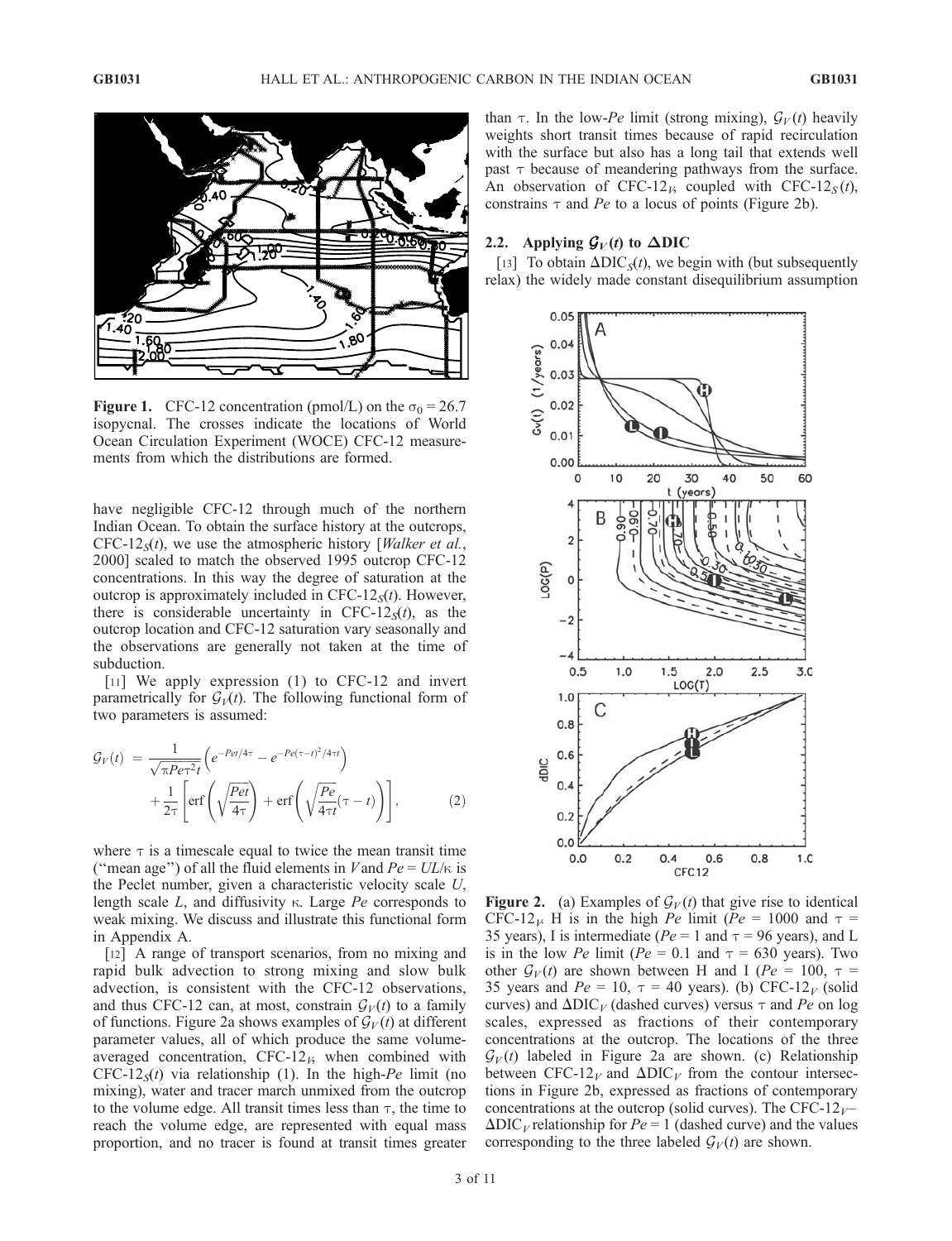

Figure 3. (a) Total  $\Delta$ DIC mass in the Indian Ocean and (b) net air-sea flux into the Indian Ocean. Blue curves are derived from constant disequilibrium, and red curves are for time-varying disequilibrium. The dashed curves are the high  $Pe$  (no mixing) limit, and the solid curves are the low  $Pe$  (strong mixing) limit. In Figure 3a the circle with uncertainty bar (20.3  $\pm$  3 Gt) is the estimate of Sabine et al. [1999]. In Figure 3b the circles are the estimates from *McNeil et al.* [2003] of net flux averaged over 1980–1989 (0.31 Gt C/yr) and 1990– 1999 (0.37 Gt C/yr).

that anthropogenic  $CO_2$  in the atmosphere  $(\Delta CO_2(t))$  and  $\Delta\text{DIC}_S(t)$  evolve in lockstep, so that one may be obtained from the other using equilibrium carbon chemistry. In making the constant disequilibrium assumption, it is recognized that locally,  $CO<sub>2</sub>$  across the air-sea interface is not in chemical equilibrium, but it is assumed that the degree of disequilibrium has not changed significantly since preindustrial times. Following Thomas et al. [2001], we form the difference time series  $\Delta DIC(t) = DIC(t)$ DIC(1780), where the year 1780 is selected as the start of the industrial era. (This definition is chosen for consistency with other studies. In 1780 ice core records indicate that atmospheric  $CO<sub>2</sub>$  concentrations were about 280 ppm (E. M. Etheridge et al., Historical  $CO<sub>2</sub>$  records from the Law Dome DE08, DE08-2, and DSS ice cores, in Trends: A Compendium of Data on Global Change, online database available at http://cdiac.ornl.gov/trends/trends.htm), which is the preindustrial level assumed by Sabine et al. [1999] and others. Estimates of instantaneous air-sea fluxes are not affected by the choice of preindustrial level.) The ''disequilibrium term,'' assumed to be constant, is present in both terms of the difference and thus cancels, leaving only the equilibrium terms. We can therefore solve the welldocumented equilibrium inorganic chemistry system [e.g., Lewis and Wallace, 1988] to compute  $\Delta \text{DIC}_S(t)$ , given observations of temperature, salinity, alkalinity, and atmospheric  $\Delta CO_2(t)$ . In these calculations we use the carbonate dissociation coefficients of Goyet and Poisson [1989]. Use of other published coefficients makes a negligible difference in our estimates.

[14] The  $\Delta \text{DIC}_S(t)$  is convolved with  $\mathcal{G}_V(t)$  for a range of  $\tau$  and Pe, resulting in contours of volume-averaged concentration,  $\Delta DIC_V$  (Figure 2b). The intersection of  $\Delta \text{DIC}_V$  contours by a particular CFC-12<sub>V</sub> contour is the constraint that the CFC-12<sub>V</sub> observation imposes on  $\Delta \text{DIC}_V$ . Note that the chosen ranges of  $\tau$  and Pe are large enough that the CFC-12 $_V$  and  $\Delta$ DIC $_V$  contours are parallel in the low and high limits. Any additional range of parameters results in no additional change in  $\Delta \text{DIC}_V$  for a given CFC-12<sub>V</sub>. The minimum (strong mixing) to maximum (no mixing) range of  $\Delta DIC_V$  as a function of CFC-12<sub>V</sub> obtained from the contour intersections is shown in Figure 2c. The tracer

concentrations are expressed as fractions of their contemporary outcrop values, which renders the CFC-12- $\Delta$ DIC relationship independent of the isopycnal.

[15] Because we assume steady state circulation,  $\mathcal{G}_V(t')$  in equation (1) depends on transit time  $t'$  but not on calendar date t. Therefore, once  $G_V(t')$  is constrained, it can be applied to  $\Delta$ DIC, via equation (1), at any t. In this way, at each calendar year  $t$  we compute for each isopycnal  $\sigma$ , the mass  $\Delta M_{DIC}^{\sigma} = V_{\sigma} (\Delta \text{DIC}_{V_{\sigma}})$ , where  $V_{\sigma}$  is the volume of the entire isopycnal slab. Summing over all isopycnals, we then have the history over the industrial era of anthropogenic carbon mass,  $\Delta M_{DIC}(t)$ , in the Indian Ocean, as well as the net air-sea flux,  $\Delta F_{DIC}(t) = d\Delta M_{DIC}/dt$ , into the Indian Ocean, at constant equilibrium (Figure 3).

## 2.3. Time-Varying  $CO<sub>2</sub>$  Disequilibrium

[16] The assumption of constant disequilibrium is erroneous. If the ocean were, on average, in equilibrium with the atmosphere in the preindustrial era but is now taking up some fraction of anthropogenic carbon, then the mean disequilibrium must have changed. It is the disequilibrium, the difference in  $CO<sub>2</sub>$  across the air-sea interface, that drives the net air-sea flux. The anthropogenic component of the flux into isopycnal  $\sigma$  is

$$
\Delta F_{DIC}^{\sigma}(t) = k[\Delta CO_2(t) - \alpha \Delta DIC_S(t)],\tag{3}
$$

where  $\alpha$  is the equilibrium chemistry factor (dependent on temperature, salinity, and alkalinity) that converts  $DIC<sub>S</sub>$  to the atmospheric  $CO<sub>2</sub>$  with which it would be in equilibrium and k is the transfer coefficient, dependent on solubility and wind speed. If the disequilibrium has remained constant since the preindustrial era, then  $\Delta CO_2(t) - \alpha \Delta DIC_S(t) = 0$ and  $\Delta F_{DIC}^{\sigma}(t) = 0$ , inconsistent with the nonzero flux computed by assuming constant disequilibrium in the CFC-12 method (Figure 3).

[17] In order to resolve this inconsistency, we must modify  $\Delta DIC_S(t)$  and  $\Delta F_{DIC}^{\sigma}(t)$  until they satisfy both equation (3) and our relationship between  $\Delta DIC_S(t)$  and  $\Delta F_{DIC}^{\sigma}(t)$  via the CFC-12-constrained  $\mathcal{G}_V(t)$ . That is, on each isopycnal  $\sigma$  we have two unknowns,  $\Delta DIC_S(t)$  and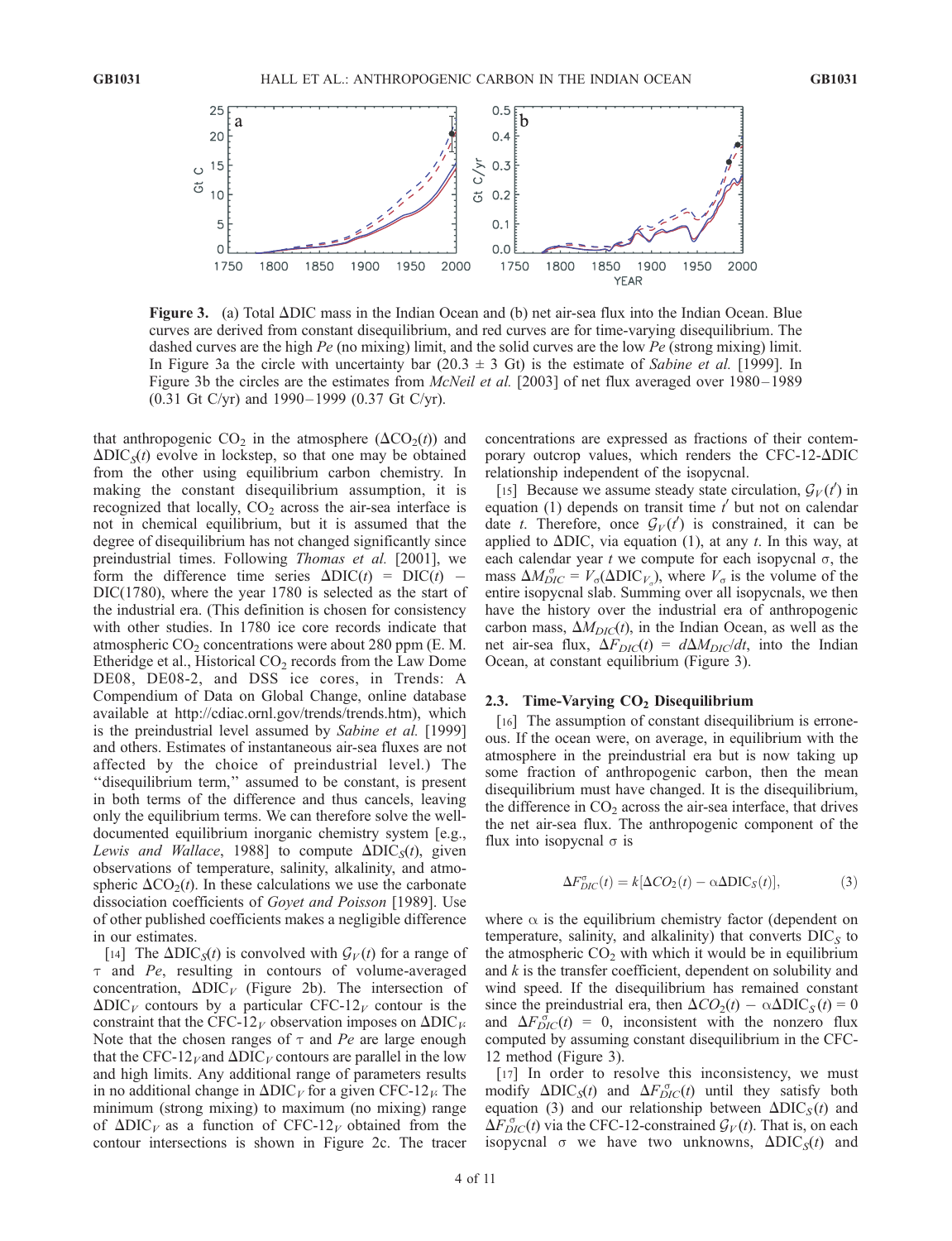$\Delta F_{DIC}^{\sigma}(t)$ , for which we solve simultaneously using expression (3) and

$$
\Delta F_{DIC}^{\sigma}(t) = \frac{d}{dt} \left[ V_{\sigma} \int_0^{\infty} \Delta \text{DIC}_S(t - t') \mathcal{G}_V(t') dt' \right],\tag{4}
$$

the expression for the flux as the time rate of change of the mass obtained from  $\Delta \text{DIC}_S(t)$  via the CFC-12-constrained  $\mathcal{G}_V(t)$ . Equating equations (3) and (4) is the statement that the flux into the isopycnal slab must equal the mass rate of change within the slab and provides an integral equation for  $\Delta \text{DIC}_S(t)$ , which can be solved iteratively using the constant disequilibrium history as the first guess. Once  $\Delta \text{DIC}_S(t)$  is obtained,  $\Delta F_{DIC}(t)$  can be computed from equation (4).

[18] In this solution we use values for the transfer coefficient k estimated by Carr et al. [2002], who employed the Wanninkhof [1992] wind speed parameterization and wind speeds from both Special Sensor Microwave Imager (SSM/I) and QuickSCAT scatterometer data. In addition, we require the areas A of the outcrop regions, which we take to equal the areas between surface CFC-12 contours at the southern extremities of adjacent isopycnals. Importantly, our mass and net air-sea flux estimates are relatively insensitive to the large uncertainty in  $k$  and  $A$  because the correction due to the relaxation of constant disequilibrium, shown in section 3, is small. For example,  $\pm 50\%$  uncertainty in k causes approximately  $\pm 5\%$  uncertainty in  $\Delta$ DIC mass and flux. The uncertainty in  $k$  impacts the magnitude of a first-order correction but not the zeroth-order estimate.

#### 2.4. Computing Spatial Distributions

[19] In the calculation as described so far,  $V$  is equal to the entire volume of an isopycnal slab, from the southern outcrop to the northern continental boundary, and the resulting mass is the total anthropogenic carbon mass in the slab. However, to compute spatial  $\Delta$ DIC distributions, we estimate averaged concentrations  $\Delta DIC_V$  over a series of volumes V defined to the north by successively decreasing CFC-12 concentration contours. This formulation allows us to construct the spatial distributions while at the same time enforcing certain global constraints. If  $\Delta M_{DIC}^{\sigma}(V)$  =  $V(\Delta \text{DIC}_V)$  is the anthropogenic carbon mass in volume V of an isopycnal slab  $\sigma$  and  $\Delta M_{DIC}^{\sigma}(V + \delta V)$  is the mass in volume  $V + \delta V$ , then the mean concentration along the volume tube  $\delta V$  parallel to the CFC-12 contour is

$$
\Delta \text{DIC}(V) = \frac{\Delta M_{DIC}^{\sigma}(V + \delta V) - \Delta M_{DIC}^{\sigma}(V)}{\delta V} \approx \frac{d \Delta M_{DIC}^{\sigma}(V)}{dV}.
$$
 (5)

We then transform from  $V$  coordinates to "CFC-12" equivalent latitude,'' the latitude that encompasses the same volume as the CFC-12 contour defining V. Because CFC-12 contours are oriented approximately zonally, the CFC-12 equivalent latitude is similar to true latitude.

[20] In this manner we can form maps of the inferred  $\Delta$ DIC that approximate zonally averaged latitude-depth distributions. We can also plot the inferred  $\Delta$ DIC on each isopycnal versus longitude and latitude. Because we compute mean concentrations of  $\Delta$ DIC (minimum to maximum) on CFC contours, the resulting  $\Delta$ DIC contours on an isopycnal are, by definition, parallel to the CFC-12 contours. Components of the  $\Delta$ DIC distribution perpendicular to CFC-12 are unavailable from CFC-12 data alone. However, contours of column  $\Delta$ DIC, formed from vertical integration over the isopycnals, are not necessarily parallel to contours of column CFC-12. The CFC-12 contour orientations vary with isopycnal, and the fractional contribution of an isopycnal to  $\Delta$ DIC column values is not generally the same as its fractional contribution to CFC-12 column values.

[21] The approach of estimating volume-averaged  $\Delta$ DIC is a modification of the technique described by Hall et al. [2002], who used tracer data to constrain the distributions of transit times  $G(r, t)$  from the surface to particular locations r. We could follow that approach here to obtain point-wise estimates of  $\Delta$ DIC and then integrate spatially to arrive at total mass. However, such a procedure does not take advantage of a global constraint on  $\mathcal{G}_V(t)$  (the spatial integral of  $G(r, t)$ ), namely, that  $G<sub>V</sub>(t)$  is a monotonically decreasing function of  $t$  when  $V$  represents the entire closed domain of the isopycnal slab. In the approach employed here, this constraint is enforced because the functional form for  $\mathcal{G}_V(t)$ is monotonically decreasing. Thus in cases such as the Indian Ocean where we have tracer data covering the entire domain, we use the approach developed here, while in cases where we analyze spatially limited data removed from the surface source, we use the *Hall et al.* [2002] approach.

#### 3. Results

## 3.1. Inventory and Uptake

[22] We now apply this technique to compute the total mass, net air-sea flux, and spatial distribution of anthropogenic carbon in the Indian Ocean. To the degree the transport is in steady state, the constraint on  $\Delta$ DIC imposed by 1995 CFC-12 observations applies over the entire industrial era. We find that the mass of anthropogenic carbon and its net air-sea flux have risen nearly steadily in the industrial era (Figure 3). In the year 2000 we estimate that the  $\Delta$ DIC mass was 14.3–20.5 Gt and the net air-sea flux was  $0.26 - 0.36$  Gt/yr. The ranges are a result of the imperfect constraint CFC-12 imposes on  $\Delta DIC$  in the presence of mixing because of the tracers' different histories. They do not represent statistical uncertainty, and no intermediate ''best estimate'' is available.

[23] Allowing for mixing significantly reduces the estimate of mass and net air-sea flux of anthropogenic carbon. For the Indian Ocean in 2000 the strong-mixing limit is lower than the no-mixing limit by 6.2 Gt in mass and 0.12 Gt/yr in net air-sea flux, reductions of 30% at constant disequilibrium. The effect of mixing can be understood by examining the analyses that have neglected it. Typically, a tracer ''age'' is defined as the time since the observed concentration of a tracer at an interior location was last exhibited at the surface. For example,  $CFC-12(t)$  = CFC-12<sub>S</sub> $(t - T_{CFC})$ , defining the CFC-12 age  $T_{CFC}$ . The tracer age is then applied to the surface history of anthropogenic carbon to estimate the concentration of  $\Delta$ DIC at the location:  $\Delta$ DIC(t) =  $\Delta$ DIC<sub>S</sub>(t -  $T_{CFC}$ ). In the absence of mixing this is valid because there is a unique transit time from the surface source region to the interior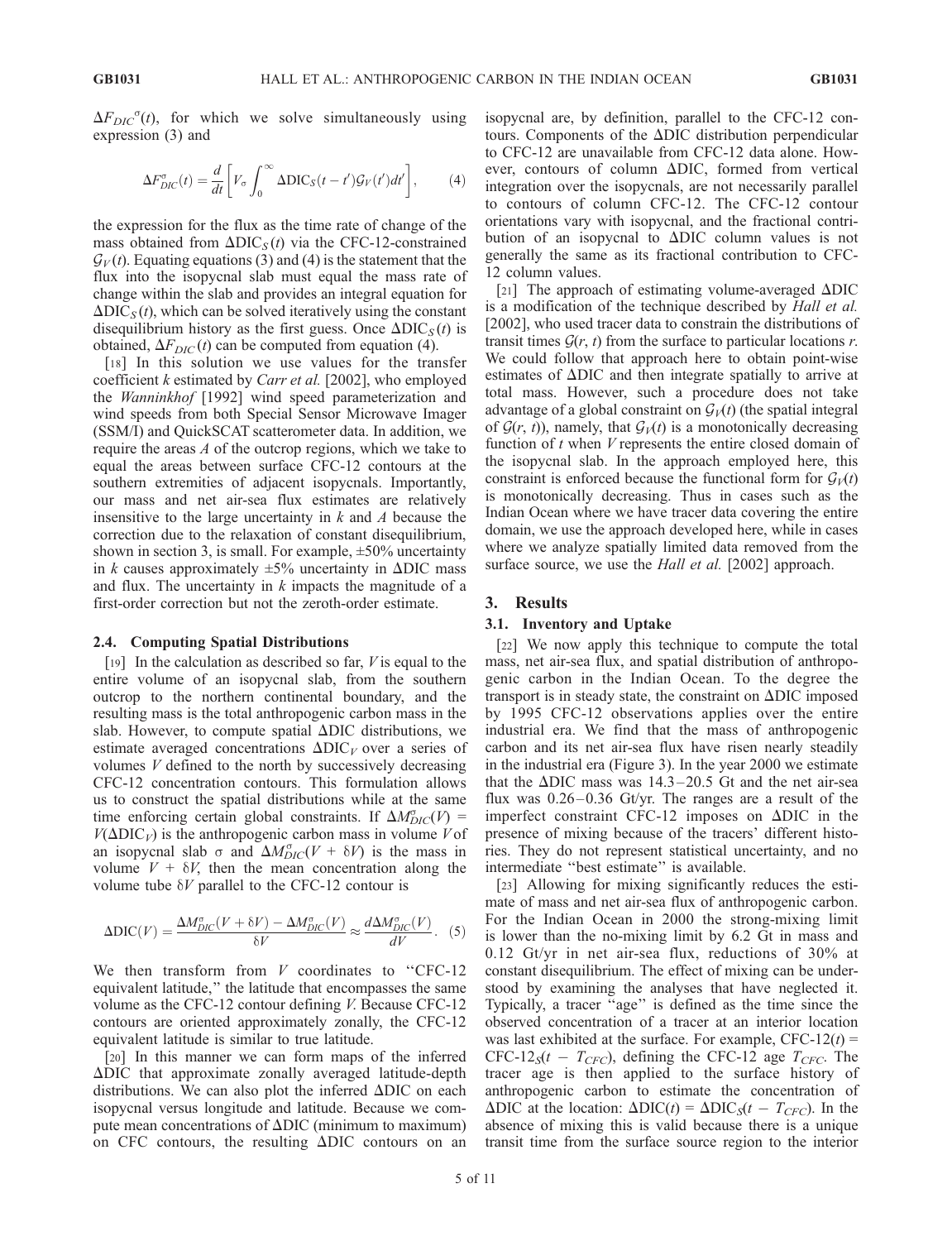location and the age of any tracer equals this transit time. In the presence of mixing, however, there is a wide distribution of transit times since water at the interior location was last at the surface and the tracer age is an average over the distribution, weighted by the tracer's history [Waugh et al., 2003]. The age of a tracer such as CFC-12, whose history is shorter and more nonlinear than  $\Delta$ DIC, preferentially weights young components of the transit time distribution. The  $\Delta$ DIC surface history is evaluated at too recent a date, and the interior  $\Delta$ DIC concentration is overestimated. This bias is discussed in  $\Delta$ DIC studies using tracer ages [e.g., Gruber et al., 1996], and its impact is examined in analyses of model data [Hall et al., 2002; Matear et al., 2003].

[24] The no-mixing values are upper bounds on the mass and net air-sea flux of anthropogenic carbon (Figure 3), but using CFC-12 alone, they are not ruled out. The simultaneous use of another tracer with a sufficiently distinct history imposes additional, independent constraints on  $\mathcal{G}_V(t)$  and narrows the range of  $\Delta$ DIC mass and net airsea flux. Unfortunately, given uncertainties in the construction of inventories from sparse data, CFC-11 and CFC-12 are too similar to provide independent constraints on total  $\Delta$ DIC mass and net air-sea flux, while the peak in bomb tritium history is too broad and weak in the Southern Hemisphere for its attenuation to offer much additional constraint.

[25] However, if one restricts attention to diagnosing transport to locations of observation, rather than over the entire Indian Ocean domain, then formation of inventories is unnecessary and CFC-11 and CFC-12 data can be be used constructively in combination [Waugh et al., 2003]. Figure 4 shows a scatterplot of the difference of CFC-11 and CFC-12 concentration ages,  $\tau_{11} - \tau_{12}$ , versus the CFC-12 concentration age,  $\tau_{12}$ , for all data along the Indian Ocean WOCE line IO3, a longitudinal transect at 20°S. If transport from the surface to the points along the transect were purely bulk advective, then  $\tau_{11}$  would equal  $\tau_{12}$ everywhere and the observations in Figure 4 would fall along the zero line. This is clearly not the case. Mixing must play a role in the transport.

[26] To quantify the role of mixing, we follow *Waugh et* al. [2003] and use the two-parameter ''inverse Gaussian'' (IG) form for  $\mathcal{G}(t)$  (as opposed to  $\mathcal{G}_V(t)$ ) to model the IO3 CFC-11 and CFC-12 data. Surface time histories were constructed from the observed  $T$  and  $S$ , the solubility functions of Warner and Weiss [1985], and the atmospheric histories of *Walker et al.* [2000]. (In this case, rather than scaling the CFC histories by objectively mapped outcrop concentrations as was done for the inventory and uptake calculations, we simply assume the saturations to be 100%.) The surface histories are convolved with the IG  $G(t)$ , whose parameters are selected such that the modeled  $\tau_{12}$  matches the observed  $\tau_{12}$  and Pe is constant along the transect. The curves in Figure 4 correspond to different assumed values of Pe. In the limit of high Pe (no mixing) the modeled CFC-11-CFC-12 relationship collapses to the zero line. By contrast, the curves for  $Pe \leq 10$  match the observed CFC-11-CFC-12 relationship in detail, with the best fits occurring for  $Pe \le 1$ . (Curves with  $Pe \le 1$  fall too close together to be



Figure 4. Difference of CFC-11 and CFC-12 concentration age plotted as a function of CFC-12 concentration age. The dots are from observations along WOCE transect IO3 (longitudinal transect at  $20^{\circ}$ S). The curves are fits to the data using the inverse Gaussian (IG) form for  $G(t)$ , assuming different Peclet numbers, Pe, as listed in the key.

distinguished by the data.) Analysis of other WOCE Indian Ocean transects reveal similar behavior.

[27] Although we have not directly used CFC-11 and  $CFC-12$  in combination to constrain  $\Delta DIC$  inventory and uptake, the behavior shown in Figure 4 strongly suggests that Indian Ocean transport is well outside the no-mixing, bulk advective limit. As shown in Figure 3c,  $Pe \le 1$  places the domain mean  $\Delta$ DIC concentration in the lower half of the range determined from CFC-12 alone. This is in agreement with the analysis of CFCs and tritium in combination in the subpolar North Atlantic Ocean by Waugh et al. (D. W. Waugh et al., Transport times and anthropogenic carbon in the subpolar North Atlantic Ocean, submitted to Deep-Sea Research, 2003, hereinafter referred to as Waugh et al., submitted manuscript, 2003), who obtained transit time distributions in the strong-mixing limit and, consequently,  $\Delta$ DIC concentrations significantly lower than estimates from studies making the no-mixing assumption.

[28] Permitting variable disequilibrium further reduces the estimates of  $\Delta$ DIC mass and net air-sea flux.  $\Delta$ DIC is allowed to leave the mixed layer before equilibrating with new, higher atmospheric  $CO<sub>2</sub>$  levels, and thus its surface history is reduced. The largest effect is found on the intermediate isopycnal,  $\sigma_0 = 26.7$ , where  $\Delta$ DIC at the surface outcrop is reduced in 2000 by  $10-12\%$  (Figure 5). (When the disequilibrium is allowed to vary,  $\Delta DIC_S(t)$  itself becomes a function of transport. Pure bulk advection is more effective than mixing at pulling material away from the surface, so  $\Delta \text{DIC}_S(t)$  at high Pe is more reduced from constant disequilibrium, in this case 12% compared with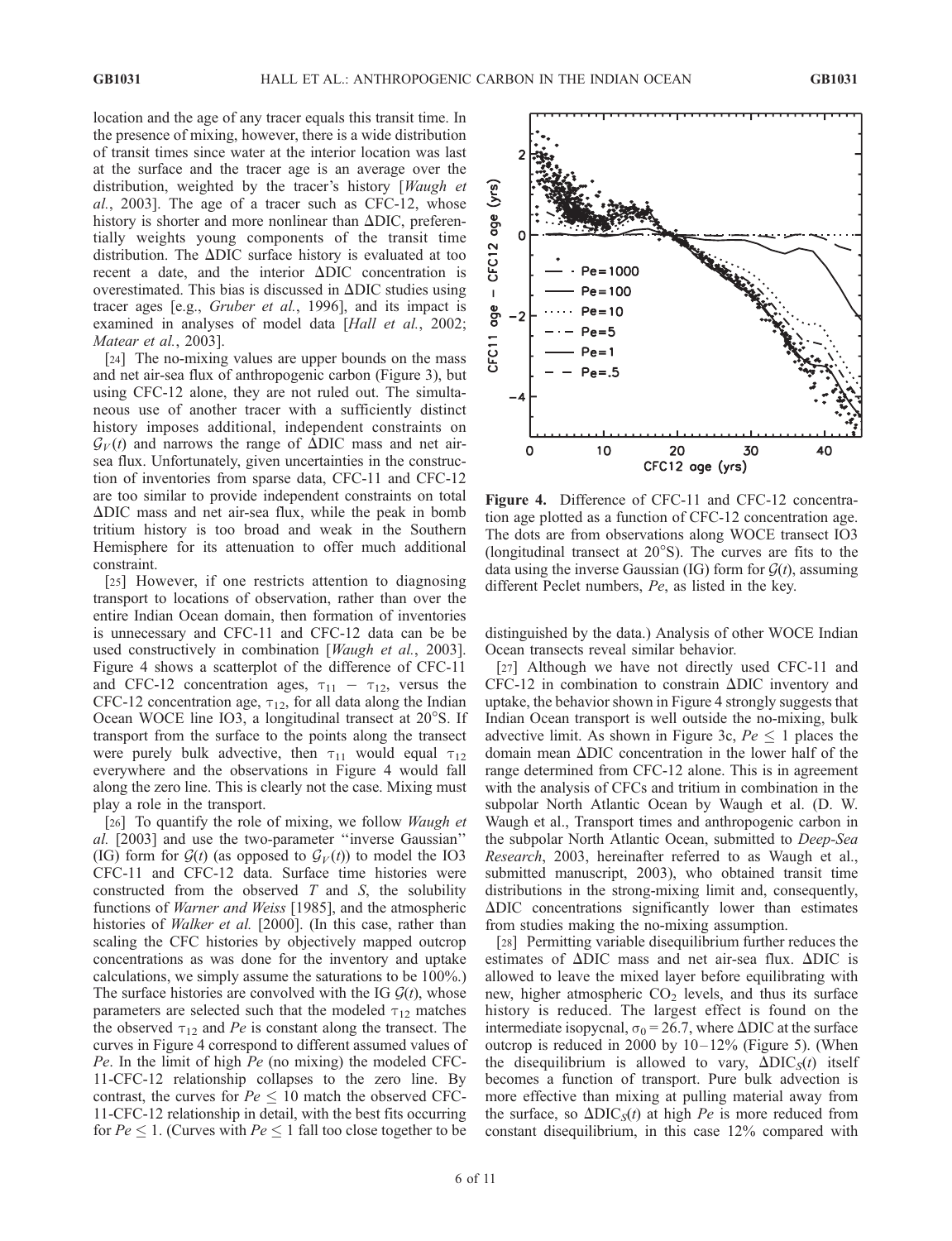

Figure 5. Time series of  $\Delta$ DIC surface concentration on the  $\sigma_0$  = 26.6 isopycnal assuming constant disequilibrium (dashed curve) and allowing time-varying disequilibrium in the no-mixing (lower solid curve) and strong-mixing (higher solid curve) limits.

10%.) The reduced surface history is transported to the interior, resulting in lower  $\Delta$ DIC mass. Providing for timedependent disequilibrium reduces the estimate of Indian Ocean  $\Delta$ DIC mass in 2000 by 0.9 Gt for strong mixing and by 1.8 Gt for no mixing, fractional reductions of  $5-10\%$ compared with the no-mixing, constant disequilibrium result (Figure 3). The fractional reductions in net air-sea flux are similar.

#### 3.2. Uncertainties

[29] There are several sources of uncertainty in our analysis. A first source comes from the objective mapping of CFC-12 from sparse cruise lines to gridded values on isopycnals. (CFC-12 measurement uncertainty itself is negligible.) This mapping introduces uncertainty in the CFC-12 isopycnal mean concentrations, which propagates nearly directly to uncertainty in inferred  $\Delta$ DIC. This can be seen simply by mapping an uncertainty range of CFC-12 $_V$  on the x axis of Figure 2c to a range of  $\Delta DIC_V$  on the y axis. The objective mapping routine applied to the CFC-12 data provides an uncertainty for the CFC-12 inventory on each isopycnal surface. These uncertainties varied from 7% to 16%, with a value of 14% for  $\sigma_0 = 26.7$ , the surface having the largest CFC-12 and  $\Delta$ DIC inventories.

[30] A second source of error comes from our neglect of Red Sea (RS) sources of tracer into the Indian Ocean thermocline. In order to put an upper bound on the  $\Delta$ DIC from these sources, we first note that You and Tomczak [1993] estimate  $\sim$ 2% of the Indian Ocean thermocline to have RS origin. The fractional contribution to the  $\Delta$ DIC inventory may be higher because the  $\Delta$ DIC contribution increases with  $T$  and  $S$ . To estimate the maximum possible RS  $\Delta$ DIC contribution, we make the unrealistic assumption that RS water spreads instantaneously throughout the thermocline so that all RS water carries the most recent (and highest) possible  $\Delta$ DIC mole fraction. For  $T = 27^{\circ}$  and

 $S = 40$  typical of the RS, this is  $\Delta \text{DIC}(2000) = 66 \mu \text{mol/kg}$ . Thus the upper bound on the RS contribution to the inventory is  $0.02 \times 66(V) = 0.9$  Gt, where  $V = 5.3 \times$  $10<sup>7</sup>$  km<sup>3</sup> is the Indian Ocean thermocline volume computed from the objectively mapped isopycnic depth fields. This mass represents  $4-6\%$  of our range on Indian Ocean  $\Delta$ DIC inventory.

[31] In reality, the RS contribution will be significantly smaller than the 0.9 Gt upper bound. First, the RS source takes a finite time to propagate through the thermocline, so much of its water mass is aged and carries an older, lower  $\Delta$ DIC signal. Second, there is a partially compensating error due to the neglect of RS sources of CFC-12. We have assumed that the entire CFC-12 inventory originates in the south and have therefore overestimated the role of the southern CFC-12 source. This causes our estimate of the transit time distribution (TTD) from southern sources to be biased young, which in turn causes an overestimate of the southern  $\Delta$ DIC source. This overestimate is of the same order as the underestimate due to direct neglect of the RS  $\Delta$ DIC source, so there is a tendency for these errors to cancel.

[32] While the RS source is only a small contributor to the total Indian Ocean inventory, it is a significant contributor locally in the Arabian Sea. Therefore our neglect of an RS source causes our inferred  $\Delta$ DIC distributions in the Arabian Sea to be biased low, possibly by one third (a 5% total inventory error confined to 15% of the total volume).

[33] A third source of uncertainty arises from the imperfectly known CFC-12 histories at the southern outcrops. We have used the objectively mapped 1995 observations at the outcrops to scale the atmospheric CFC-12 history of Walker et al. [2000], which provides a boundary condition that implicitly includes CFC-12 disequilibrium. However, the objective mapping is least accurate in the Southern Ocean, where the observations are most scarce. Moreover, the measurements are not generally made during the season of subduction. To make a rough estimate of the impact on  $\Delta$ DIC of these uncertainties, we repeated the calculations using an equilibrium solubility calculation (100% saturation) for the CFC-12 outcrop histories, given the observed  $T$ and S. This results in a change to the 1995  $\Delta$ DIC inventory of  $\sim$ 1.7 Gt, or 13% to 9% (strong-mixing to no-mixing limits).

[34] A fourth source of uncertainty arises from the selection of a particular functional form for the TTD. This uncertainty is very difficult to quantify. However, because the IG form used here can closely mimic TTDs simulated directly in numerical models (Appendix A), we think that its selection incurs an error that is small compared with other sources of uncertainty. In any case the IG form is a step beyond the assumption of no mixing that is implicit in previous studies that use tracer ages to lag  $\Delta$ DIC time series.

[35] Finally, all techniques to estimate anthropogenic carbon concentrations in the ocean assume that  $\Delta$ DIC propagates as a passive, inert tracer in a steady state circulation. This assumption causes error in  $\Delta$ DIC inference to the extent that ocean biota are evolving in response to increased carbon levels and ocean circulation is evolving in response to global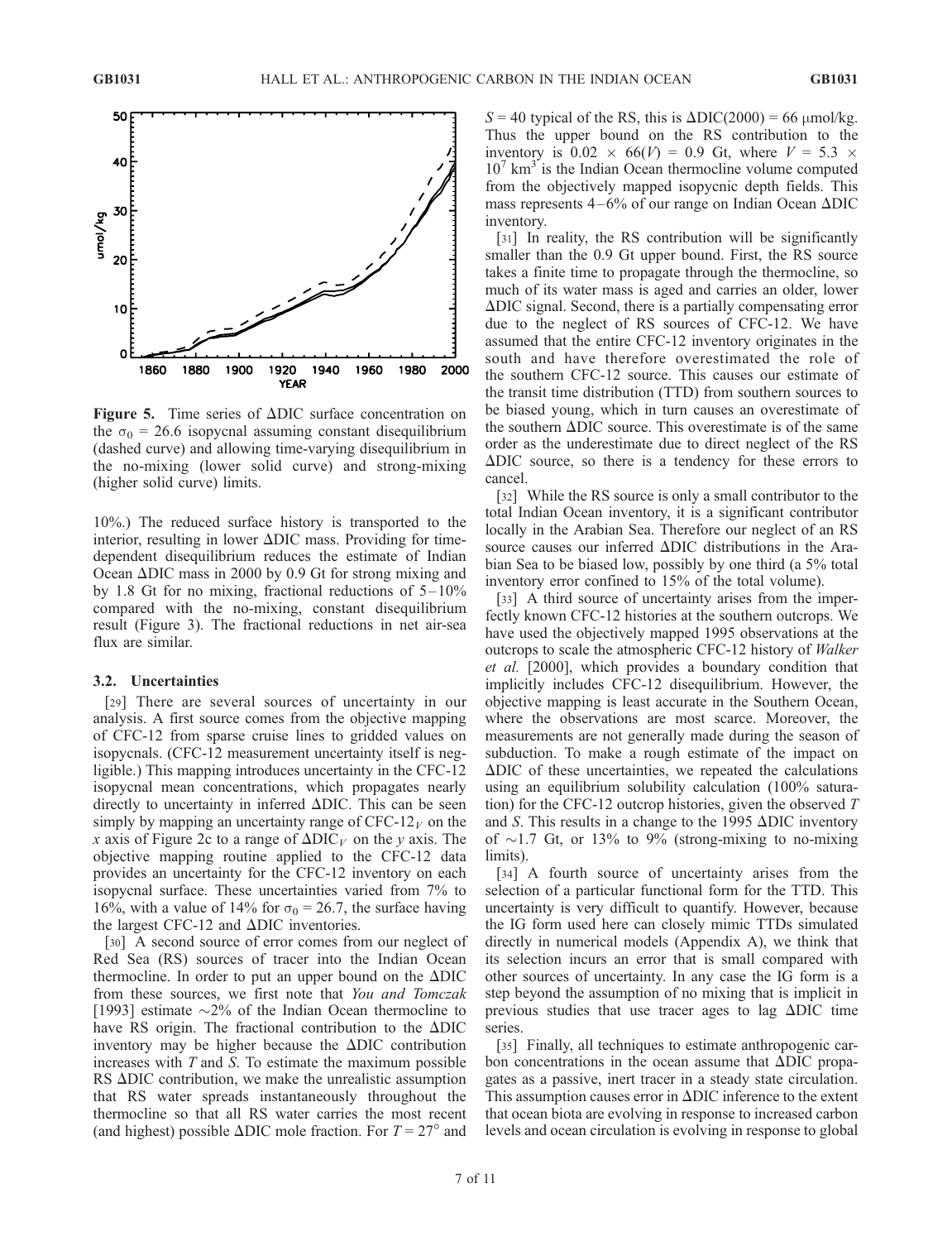

Figure 6. Ranges of the spatial distribution of  $\Delta$ DIC. (a) Minimum and (b) maximum  $\Delta$ DIC ( $\mu$ mol/kg) versus equivalent latitude and depth. (c) Minimum and (d) maximum column  $\Delta DIC$  (mol/m<sup>2</sup>) versus longitude and latitude.

warming. At present, these effects are likely small compared with other uncertainties, but their importance will grow in the future [e.g., Sarmiento et al., 1998].

## 3.3. Comparison With Other Estimates

[36] The upper bounds of our estimated ranges of anthropogenic carbon mass in the Indian Ocean and its net air-sea flux just encompass those of other studies, while the lower bounds are significantly lower than other studies (Figure 3) because of the relaxation of the widely made assumptions of no mixing and constant disequilibrium, which cause positive bias. Sabine et al. [1999] estimated a 1995 mass of  $20.3 \pm 3$  Gt C, compared with our  $13.1 - 18.8$  Gt C. The central value of their range falls very close to our 1995 nomixing, constant disequilibrium curve, consistent with expectation, as the Gruber et al. [1996] technique used by Sabine et al. [1999] makes these approximations. (Gruber et al. [1996] make the no-mixing assumption by using tracer ages to estimate disequilibrium terms, which are assumed to be constant. They reduce sensitivity to the no-mixing assumption by restricting application to waters with tracer ages less than a threshold.) McNeil et al. [2003], who also make these approximations by applying CFC-12 ages directly to  $\Delta$ DIC surface history, assuming constant disequilibrium, estimated a net air-sea flux into the Indian Ocean averaged over the interval 1980– 1989 of 0.31 Gt C/yr and over the interval 1990 – 1999 of 0.37 Gt C/yr, compared with our ranges of 0.22 – 0.28 Gt C/yr and 0.24 – 0.34 Gt C/yr, respectively. Their estimates also fall on our constant disequilibrium, no-mixing curve.

[37] Our bounds on the spatial distribution of  $\Delta DIC$ concentration are shown in Figure 6.  $\Delta$ DIC penetrates most deeply in southern midlatitudes, the zone of subtropical convergence, while below 800 m in the northern Indian Ocean, there is little  $\Delta$ DIC. This latitude-depth distribution is qualitatively similar to distributions of Sabine and Feely [2001], who compared the techniques of *Gruber et al.* [1996] and *Chen and Millero* [1979], although there are numerous differences in detail. Our latitude-longitude distribution of column inventories has an upper bound (no mixing) that peaks in southern midlatitudes at  $\sim$ 40 mol/m<sup>2</sup> and decreases to  $\sim$ 15 mol/m<sup>2</sup> in the Bay of Bengal. This is similar in shape to but slightly lower in magnitude than the column distribution estimated by Sabine and Feely [2001] using the *Gruber et al.* [1996] method. Our lower bound (strong mixing) is lower still, ranging from  $\sim$ 30 mol/m<sup>2</sup> to below 10 mol/m<sup>2</sup>. The Sabine and Feely [2001] distribution using the Chen and Millero [1979] method has a significantly stronger latitudinal gradient, ranging from above 55 mol/m<sup>2</sup> to below 10 mol/m<sup>2</sup>.

[38] A comparison of the mean vertical  $\Delta$ DIC concentration profile estimated by Sabine et al. [1999] with our inferred range is shown in Figure 7. Sabine et al. [1999] used the inference method of Gruber et al. [1996]. In this method, on isopycnals that are believed to be everywhere contaminated by anthropogenic carbon, tracer ages (e.g., CFC ages) are used to estimate the  $\Delta$ DIC air-sea disequilibrium, which amounts to a neglect of mixing. The disequilibrium is overestimated, leading to an underestimate of the preindustrial background and, consequently, an overestimate of the anthropogenic component of total observed DIC (see Hall et al. [2002] for a more detailed discussion of this bias). In addition, the disequilibrium is assumed to be constant in time. Thus we expect the Sabine et al. [1999]  $\Delta$ DIC profile to exhibit a high bias in shallow regions. On the other hand, for deeper isopycnals that are believed to have regions old enough to be uncontaminated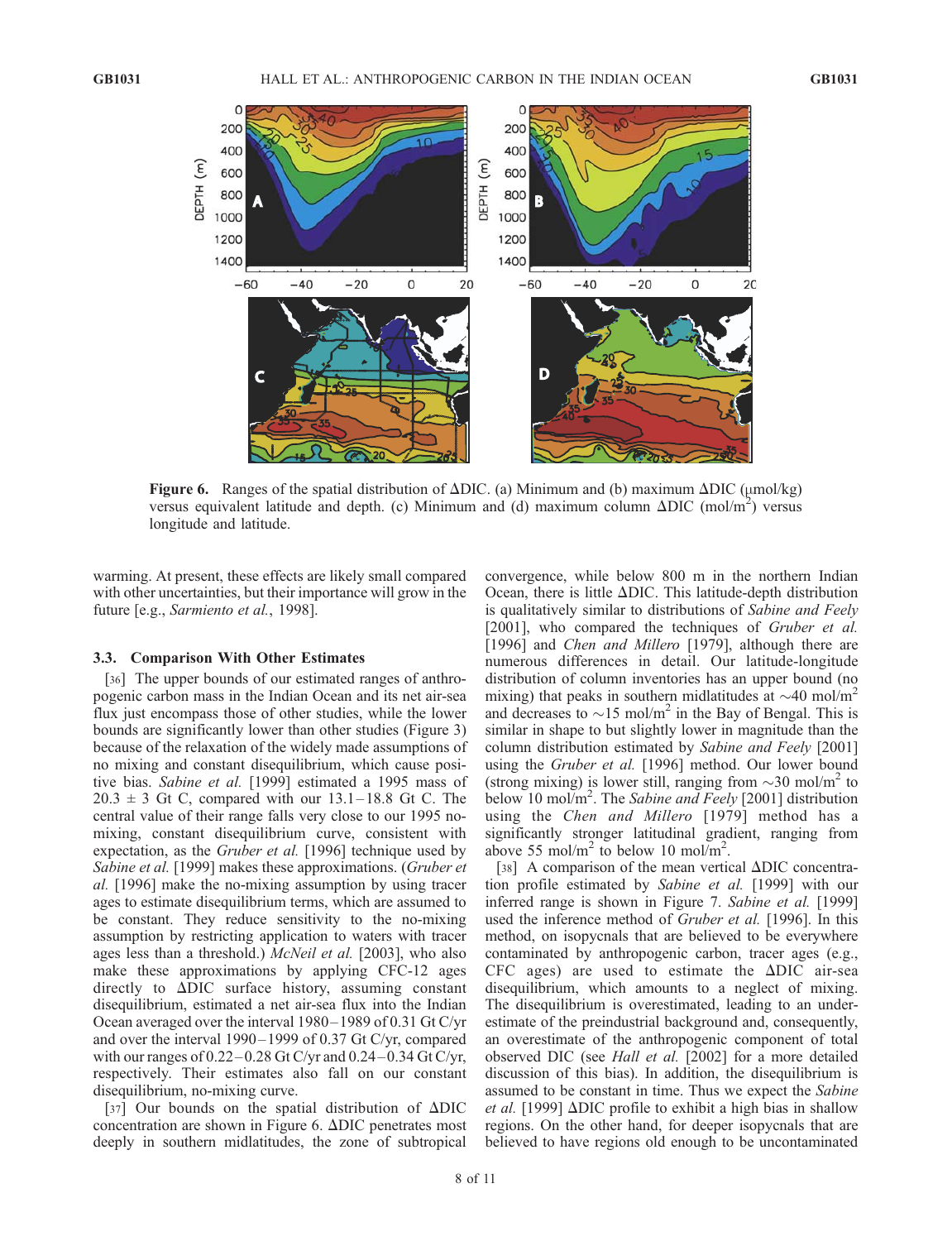

Figure 7. Vertical profile of mean  $\Delta$ DIC concentration north of 35°S, minimum and maximum, as estimated in this study (solid curves). Also shown is a comparable profile estimated by Sabine et al. [1999] (dashed curve).

by  $\Delta$ DIC, *Gruber et al.* [1996] use measured DIC in these old regions as the preindustrial background to be subtracted from total DIC. If mixing brings small amounts of  $\Delta$ DIC into these old regions, then the preindustrial DIC is overestimated and  $\Delta$ DIC is underestimated. Thus we expect the Sabine et al. [1999] profile to be biased low in deeper waters.

[39] The Sabine et al. [1999] profile is, in fact, greater than our range above 950 m (except near the surface) and less than our range below 1200 m. While this behavior is generally consistent with expectation, the magnitude of the differences between 950 and 150 m cannot be explained solely by the no-mixing and constant disequilibrium biases. The no-mixing bias alone would put the Sabine et al. [1999] profile at most on our upper bound, and the constant disequilibrium bias is only a  $5-10\%$  effect (section 3.1). By contrast, at 600 m the Sabine et al. [1999]  $\Delta$ DIC concentration is  $\sim 50\%$  greater than our upper bound. We note that the Gruber et al. [1996] method makes use of Redfield ratios,  $R$ , in the construction of a quasiconservative DIC tracer. Wanninkhof et al. [1999] have shown that realistic uncertainties in  $R$  can lead to large fractional errors at moderate  $\Delta$ DIC concentrations, which might explain some of the discrepancy. On the other hand, we have neglected  $\Delta$ DIC sources from the Red Sea. While this causes an underestimate in the total Indian Ocean inventory of less than 6% (section 3.2), the fractional error for the mean concentration north of  $35^\circ$  is somewhat higher.

## 4. Summary

[40] We have developed and applied to the Indian Ocean a new technique to infer the distribution, inventory, and net air-sea flux of anthropogenic carbon. Observations of CFC-12 are used to constrain distributions of transit times from the surface to the interior that are designed to accommodate any proportion of diffusive mixing and bulk advection. The transit time distributions are then used to propagate into the

interior the surface water history of anthropogenic carbon estimated in a way that includes the natural temporal variation in  $CO<sub>2</sub>$  air-sea disequilibrium. By allowing for mixing in transport and temporal variation in the air-sea  $CO<sub>2</sub>$  disequilibrium, our technique removes two sources of positive bias found in most other studies.

[41] We estimate that the anthropogenic carbon mass in the Indian Ocean was 14.3-20.5 Gt in 2000 and the net airsea flux was  $0.26 - 0.36$  Gt/yr, with the low and high ends of the ranges representing strong-mixing and no-mixing transport limits. The ranges reflect the imperfect constraint that CFC-12 imposes on anthropogenic carbon because of the tracers' different histories. Our no-mixing estimates for the total mass and net air-sea flux of anthropogenic carbon in the Indian Ocean are in approximate agreement with other studies [Sabine et al., 1999; McNeil et al., 2003], while our strong-mixing estimates are significantly lower. Preliminary analysis of CFC-11 and CFC-12 in combination suggests that Indian Ocean transport is well outside the no-mixing limit and, consequently, that  $\Delta$ DIC inventory and uptake are in the lower half of its range, in agreement with a similar analysis in the subpolar North Atlantic (Waugh et al., submitted manuscript, 2003).

[42] We have analyzed the Indian Ocean, whose contribution to the global ocean uptake of anthropogenic carbon is of the order of 20% [Takahashi et al., 2002; McNeil et al., 2003]. The biases shown here to be incurred in the Indian Ocean by the widely made assumptions of no mixing and constant disequilibrium are also relevant to other oceans. If the relaxation of these assumptions in other oceans leads to similar downward expansion in the estimated range of  $\Delta$ DIC, then the lower bounds on estimated  $\Delta$ DIC mass in the global ocean would have to be reduced by about a third. Even the upper bound of our uptake range, which agrees roughly with *McNeil et al.* [2003], is below the uptake predicted by many general circulation models [McNeil et al., 2003; Orr et al., 2001]. Uptake values at the lower end of our range would further exacerbate the discrepancy with these models.

## Appendix A: Functional Form for Transit-Time **Distribution**

[43] Here we motivate and describe the two-parameter functional form used for the travel time distribution. Every parcel of water has a TTD since it was last at the surface. In the case of pure bulk advection the TTD is a narrow spike at a single transit time, the advective timescale. More generally, the TTD is broadly distributed because of mixing.

[44] A useful functional form for the TTD is the twoparameter inverse Gaussian (IG) form used, for example, by Hall et al. [2002] and *Waugh et al.* [2003]. The IG form is the boundary propagator solution to a semi-infinite onedimensional advection-diffusion equation with constant coefficients. That is, it is the solution with no interior sources and a boundary condition of  $G(t) = \delta(t)$ , where  $\delta(t)$  is the Dirac delta function. The IG form, however, has utility beyond idealized one-dimensional models and is a common statistical tool in the analysis of right-skewed data [Seshadri, 1999]. TTDs simulated directly in ocean general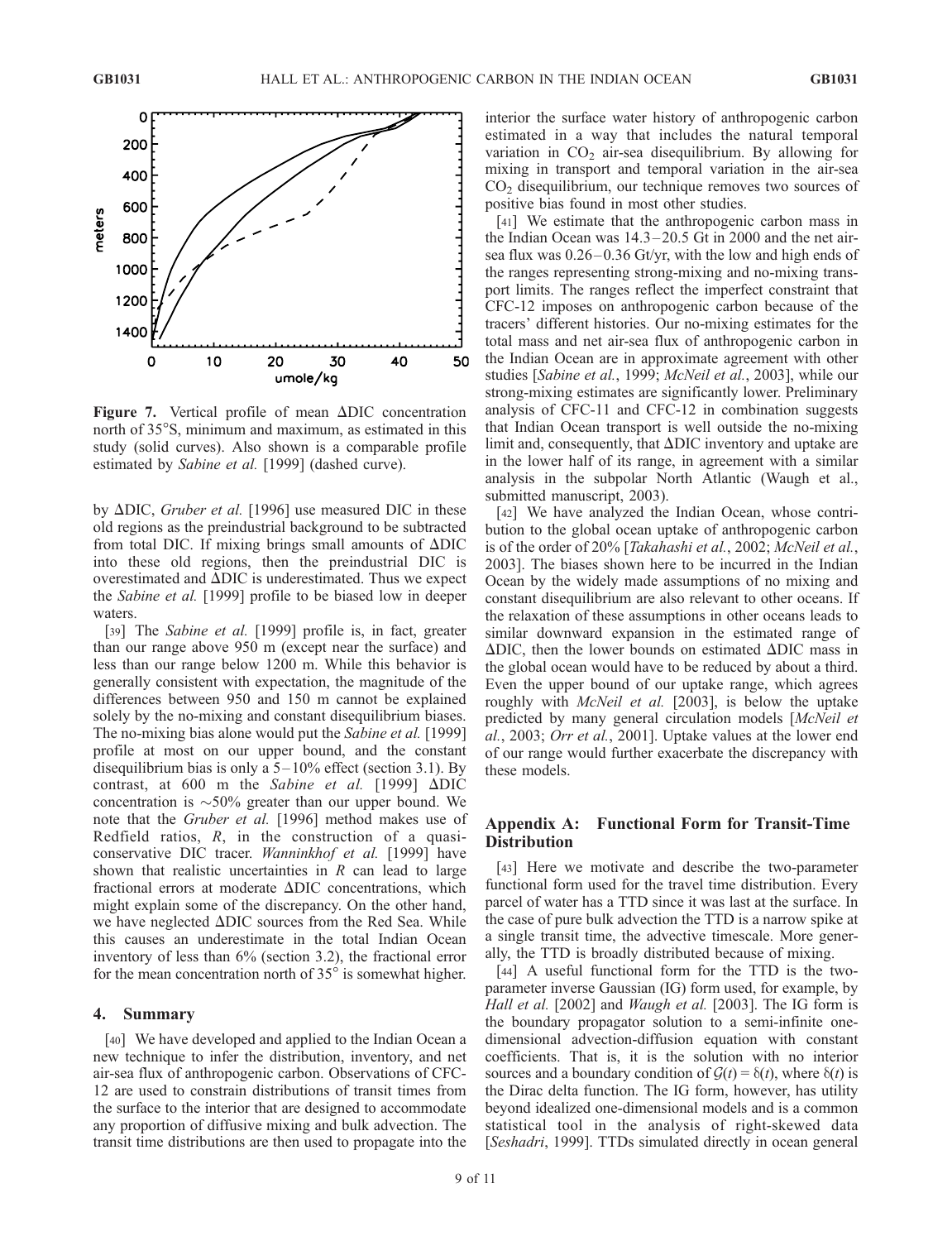

Figure A1. Volume-transit time distributions (TTDs) as computed in three models: (a) Stommel gyre with a fast circulation ( $\tau = 15$  years and  $Pe = 16$ ), (b) Stommel gyre with a slow circulation ( $\tau = 48$  and  $Pe = 7.6$ ), and (c) subtropical mode water in a North Atlantic isopycnal general circulation model ( $\tau$  = 22 years and  $Pe = 1.7$ ). In each case the dashed curves are the best fits using the IG volume-TTD form.

circulation models generally have early peaks, representing advective transport along some dominant pathway, and long tails, due to along flow and lateral mixing [e.g., Khatiwala et al., 2001; Haine and Hall, 2002; F. Primeau, Characterizing transport between the surface mixed layer and the ocean interior with a forward and adjoint global ocean transport model, submitted to Journal of Physical Oceanography, 2003]. While the circulation is complex and two- or three-dimensional, the TTD can often (but not always) be well fit by the IG form.

[45] In this study we want to parameterize the TTD averaged over a volume that includes, as one boundary, the surface source region. That is, we want to parameterize

$$
\mathcal{G}_V(t) \equiv \frac{1}{V} \int_V d^3r \, \mathcal{G}(r, t). \tag{A1}
$$

 $G(t)$  is the distribution of transit times since water in the volume  $V$  (one boundary of which is the surface source region) made last contact with the surface source region. The IG form for  $\mathcal{G}_V(t)$  is obtained by averaging the IG form over a one-dimensional ''volume'' extending from the origin to some position whose value is expressed in terms of mean transit time. One obtains functional form (2), whose parameters are  $\tau$ , twice the mean transit time ("mean age") of all the fluid elements in  $V$ , and  $Pe$ , the Peclet number, defined as the ratio of diffusive to advective timescales.

[46] While the volume-TTD of real ocean domains may differ considerably in detail from the IG form, there are certain general properties of volume-TTD that the IG form captures: (1) For a closed domain,  $G_V(t)$  is a nonincreasing function of t [Haine and Hall, 2002], simply the statement that every parcel at transit time ("age")  $t$  must have passed through every earlier transit time. (2)  $\mathcal{G}_V(t)$  is singular at  $t = 0$ [Holzer and Hall, 2000]. (3) The large t limit of  $\mathcal{G}_V(t)$  is exponential decay [Haine and Hall, 2002].

[47] To illustrate the utility of the volume-IG form, we have fit it to the  $\mathcal{G}_V$  simulated directly in a two-dimensional Stommel gyre model and a general circulation model (GCM). The Stommel gyre model is configured as by Thiele and Sarmiento [1990]. Figures A1a and A1b show  $\mathcal{G}_V(t)$  for the whole two-dimensional model domain in two sample circulations, fast and slow. Also shown are best fit IG forms, which have the parameters  $\tau = 15$  years and  $Pe = 16$  for the fast circulation and  $\tau = 48$  years and  $Pe = 7.6$  for the slow circulation. Figure A1c shows the  $\mathcal{G}_V(t)$  for subtropical mode water in the North Atlantic as simulated by Haine and Hall [2002] using an isopycnal GCM. (The  $G_V(t)$  of Figure A2c is equivalent to that shown in Figure 8d of Haine and Hall but plotted on a linear scale.) The best fit IG has the parameters  $\tau = 22$  years and  $Pe = 1.7$ . In all three cases the IG form closely mimics the directly simulated TTD, giving us confidence in its application to observational data.

[48] Acknowledgments. We thank M. Follows for his equilibrium inorganic carbon system code, Bill Smethie for discussions on CFC inventory uncertainties, and Chris Sabine and an anonymous reviewer for comments that led to an improved manuscript. This work was supported in part by a grant from the National Science Foundation OCE physical oceanography program.

#### References

- Beining, P., and W. Roether (1996), Temporal evolution of CFC-11 and CFC-12 concentrations in the ocean interior, J. Geophys. Res., 101, 16,455 – 16,464.
- Bower, A. S., H. D. Hunt, and J. F. Price (2000), Character and dynamics of the Red Sea and Persian Gulf outflows, J. Geophys. Res., 105, 6387-6414.
- Brewer, P. G. (1978), Direct measurement of the oceanic  $CO<sub>2</sub>$  increase, Geophys. Res. Lett., 5, 997 – 1000.
- Carr, M.-E., W. Tang, and W. T. Liu (2002),  $CO<sub>2</sub>$  exchange coefficients from remotely sensed wind speed measurements: SSM/I versus QuikSCAT in 2000, Geophys. Res. Lett., 29(15), 1740, doi:10.1029/ 2002GL015068.
- Chen, C.-T., and F. J. Millero (1979), Gradual increase of oceanic CO<sub>2</sub>, Nature, 277, 205-206.
- Coatanoan, C., C. Goyet, N. Gruber, C. L. Sabine, and M. Warner (2001), Comparison of two approaches to quantify anthropogenic  $CO<sub>2</sub>$  in the ocean: Results from the northern Indian Ocean, Global Biogeochem. Cycles, 15, 11-25.
- Fine, R., J. L. Reid, and H. G. Ostlund (1981), Circulation of tritium in the Pacific Ocean, J. Phys. Oceanogr., 11, 3-14.
- Goyet, C., and P. G. Poisson (1989), New determination of carbonic acid dissociation constants in seawater as a function of temperature and salinity, Deep Sea Res., Part A, 36, 2635-2654.
- Goyet, C., C. Coatanoan, G. Eischeid, T. Amaoka, K. Okuda, R. Healy, and S. Tsunogi (1999), Spatial distribution of total  $CO<sub>2</sub>$  and total alkalinity in the northern Indian Ocean: A novel approach for the quantification of anthropogenic CO<sub>2</sub> in seawater, *J. Mar. Res.*, 57, 135 – 163.
- Gruber, N., J. L. Sarmiento, and T. F. Stocker (1996), An improved method for detecting anthropogenic  $CO<sub>2</sub>$  in the oceans, Global Biogeochem. Cycles, 10, 809-837.
- Haine, T. W. N., and T. M. Hall (2002), A generalized transport theory: Water-mass composition and age, J. Phys. Oceanogr., 32, 1932-1946.
- Hall, T. M., T. W. N. Haine, and D. W. Waugh (2002), Inferring the concentration of anthropogenic carbon in the ocean from tracers, Global Biogeochem. Cycles, 16(4), 1131, doi:10.1029/2001GB001835.
- Holzer, M., and T. M. Hall (2000), Transit-time and tracer-age distributions in geophysical flows, J. Atmos. Sci., 57, 3539 – 3558.